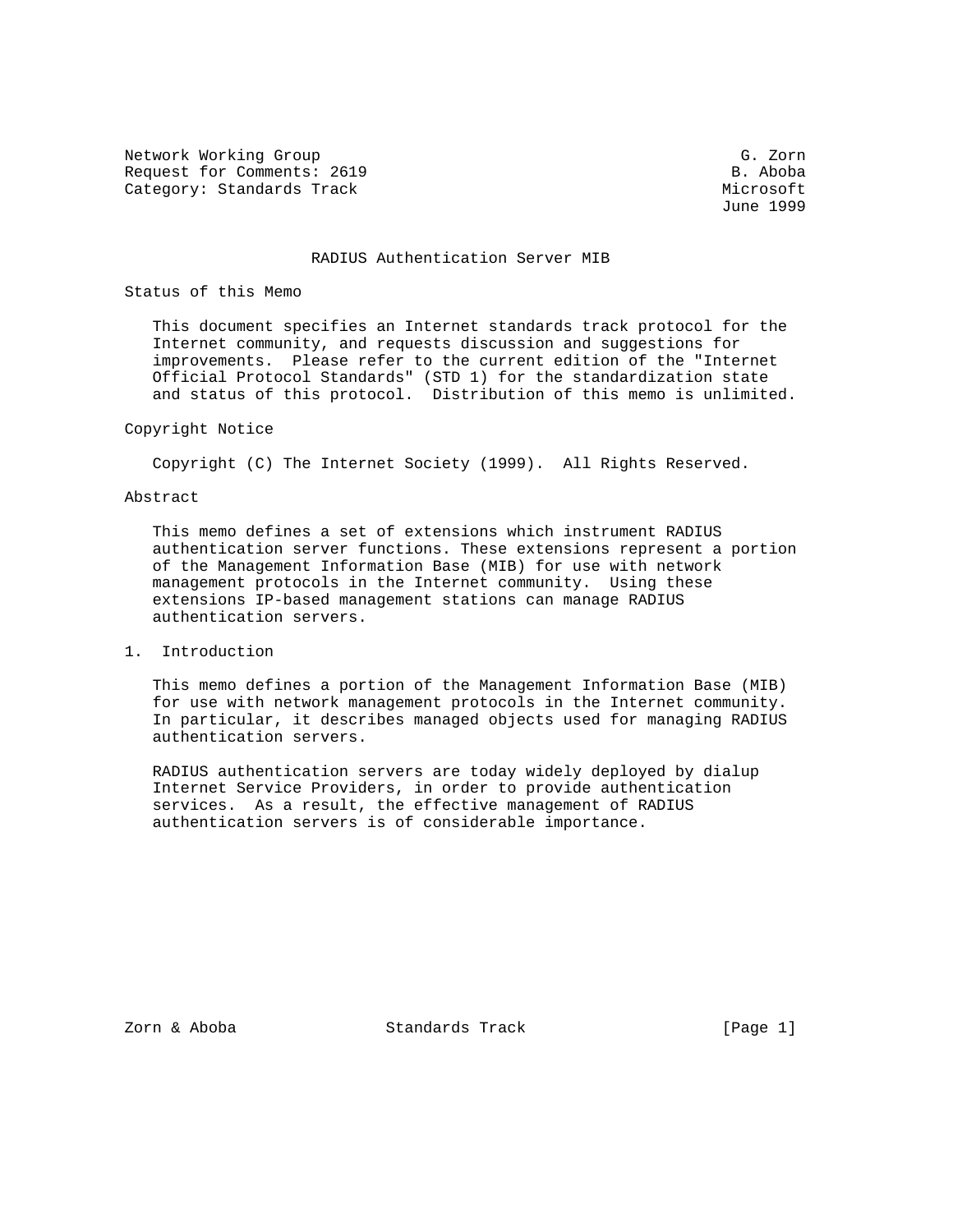2. The SNMP Management Framework

 The SNMP Management Framework presently consists of five major components:

- o An overall architecture, described in RFC 2571 [1].
- o Mechanisms for describing and naming objects and events for the purpose of management. The first version of this Structure of Management Information (SMI) is called SMIv1 and described in STD 16, RFC 1155 [2], STD 16, RFC 1212 [3] and RFC 1215 [4]. The second version, called SMIv2, is described in STD 58, RFC 2578 [5], RFC 2579 [6] and RFC 2580 [7].
- o Message protocols for transferring management information. The first version of the SNMP message protocol is called SNMPv1 and described in STD 15, RFC 1157 [8]. A second version of the SNMP message protocol, which is not an Internet standards track protocol, is called SNMPv2c and described in RFC 1901 [9] and RFC 1906 [10]. The third version of the message protocol is called SNMPv3 and described in RFC 1906 [10], RFC 2572 [11] and RFC 2574 [12].
- o Protocol operations for accessing management information. The first set of protocol operations and associated PDU formats is described in STD 15, RFC 1157 [8]. A second set of protocol operations and associated PDU formats is described in RFC 1905 [13].
- o A set of fundamental applications described in RFC 2573 [14] and the view-based access control mechanism described in RFC 2575 [15].

 Managed objects are accessed via a virtual information store, termed the Management Information Base or MIB. Objects in the MIB are defined using the mechanisms defined in the SMI.

 This memo specifies a MIB module that is compliant to the SMIv2. A MIB conforming to the SMIv1 can be produced through the appropriate translations. The resulting translated MIB must be semantically equivalent, except where objects or events are omitted because no translation is possible (use of Counter64). Some machine readable information in SMIv2 will be converted into textual descriptions in SMIv1 during the translation process. However, this loss of machine readable information is not considered to change the semantics of the MIB.

Zorn & Aboba Standards Track [Page 2]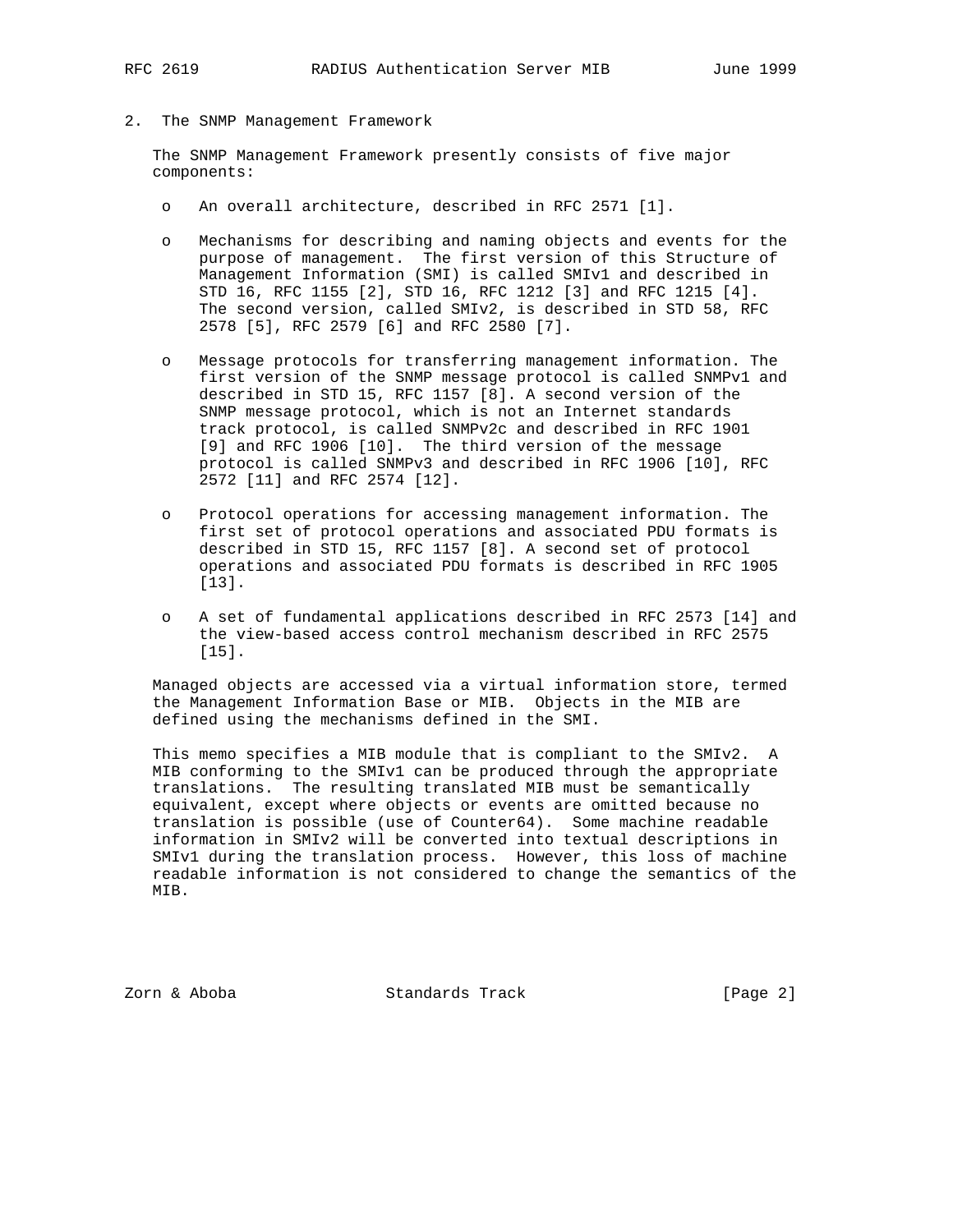# 3. Overview

 The RADIUS authentication protocol, described in [16], distinguishes between the client function and the server function. In RADIUS authentication, clients send Access-Requests, and servers reply with Access-Accepts, Access-Rejects, and Access-Challenges. Typically NAS devices implement the client function, and thus would be expected to implement the RADIUS authentication client MIB, while RADIUS authentication servers implement the server function, and thus would be expected to implement the RADIUS authentication server MIB.

 However, it is possible for a RADIUS authentication entity to perform both client and server functions. For example, a RADIUS proxy may act as a server to one or more RADIUS authentication clients, while simultaneously acting as an authentication client to one or more authentication servers. In such situations, it is expected that RADIUS entities combining client and server functionality will support both the client and server MIBs.

## 3.1. Selected objects

This MIB module contains fourteen scalars as well as a single table:

 (1) the RADIUS Authentication Client Table contains one row for each RADIUS authentication client that the server shares a secret with.

 Each entry in the RADIUS Authentication Client Table includes twelve columns presenting a view of the activity of the RADIUS authentication server.

4. Definitions

RADIUS-AUTH-SERVER-MIB DEFINITIONS ::= BEGIN

IMPORTS

 MODULE-IDENTITY, OBJECT-TYPE, OBJECT-IDENTITY, Counter32, Integer32, IpAddress, TimeTicks, mib-2 FROM SNMPv2-SMI SnmpAdminString FROM SNMP-FRAMEWORK-MIB MODULE-COMPLIANCE, OBJECT-GROUP FROM SNMPv2-CONF;

radiusAuthServMIB MODULE-IDENTITY LAST-UPDATED "9906110000Z" ORGANIZATION "IETF RADIUS Working Group." CONTACT-INFO " Bernard Aboba Microsoft

Zorn & Aboba Standards Track [Page 3]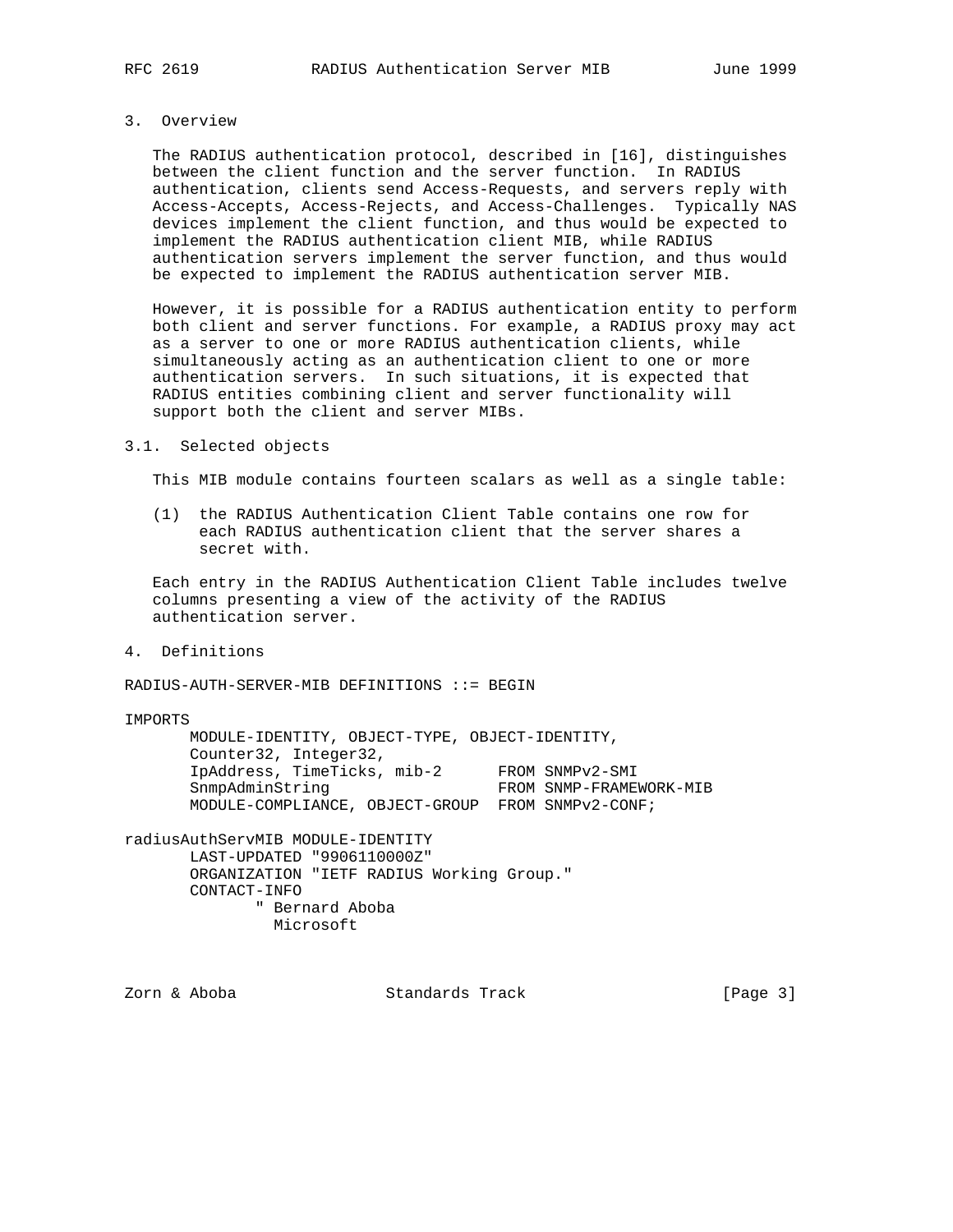```
 One Microsoft Way
                   Redmond, WA 98052
US and the state of the state of the state of the state of the state of the state of the state of the state of the state of the state of the state of the state of the state of the state of the state of the state of the s
                   Phone: +1 425 936 6605
                   EMail: bernarda@microsoft.com"
         DESCRIPTION
                "The MIB module for entities implementing the server
                 side of the Remote Access Dialin User Service (RADIUS)
                 authentication protocol."
         REVISION "9906110000Z" -- 11 Jun 1999
         DESCRIPTION "Initial version as published in RFC 2619"
         ::= { radiusAuthentication 1 }
radiusMIB OBJECT-IDENTITY
         STATUS current
         DESCRIPTION
               "The OID assigned to RADIUS MIB work by the IANA."
         ::= { mib-2 67 }
radiusAuthentication OBJECT IDENTIFIER ::= {radiusMIB 1}
radiusAuthServMIBObjects OBJECT IDENTIFIER ::=
                                                          { radiusAuthServMIB 1 }
radiusAuthServ OBJECT IDENTIFIER ::= { radiusAuthServMIBObjects 1 }
radiusAuthServIdent OBJECT-TYPE
         SYNTAX SnmpAdminString
         MAX-ACCESS read-only
         STATUS current
         DESCRIPTION
                "The implementation identification string for the
                RADIUS authentication server software in use on the
                 system, for example; 'FNS-2.1'"
         ::= {radiusAuthServ 1}
radiusAuthServUpTime OBJECT-TYPE
         SYNTAX TimeTicks
         MAX-ACCESS read-only
         STATUS current
         DESCRIPTION
                "If the server has a persistent state (e.g., a process),
                 this value will be the time elapsed (in hundredths of a
                 seco) since the server process was started.
                 For software without persistent state, this value will
                 be zero."
         ::= {radiusAuthServ 2}
```
Zorn & Aboba Standards Track [Page 4]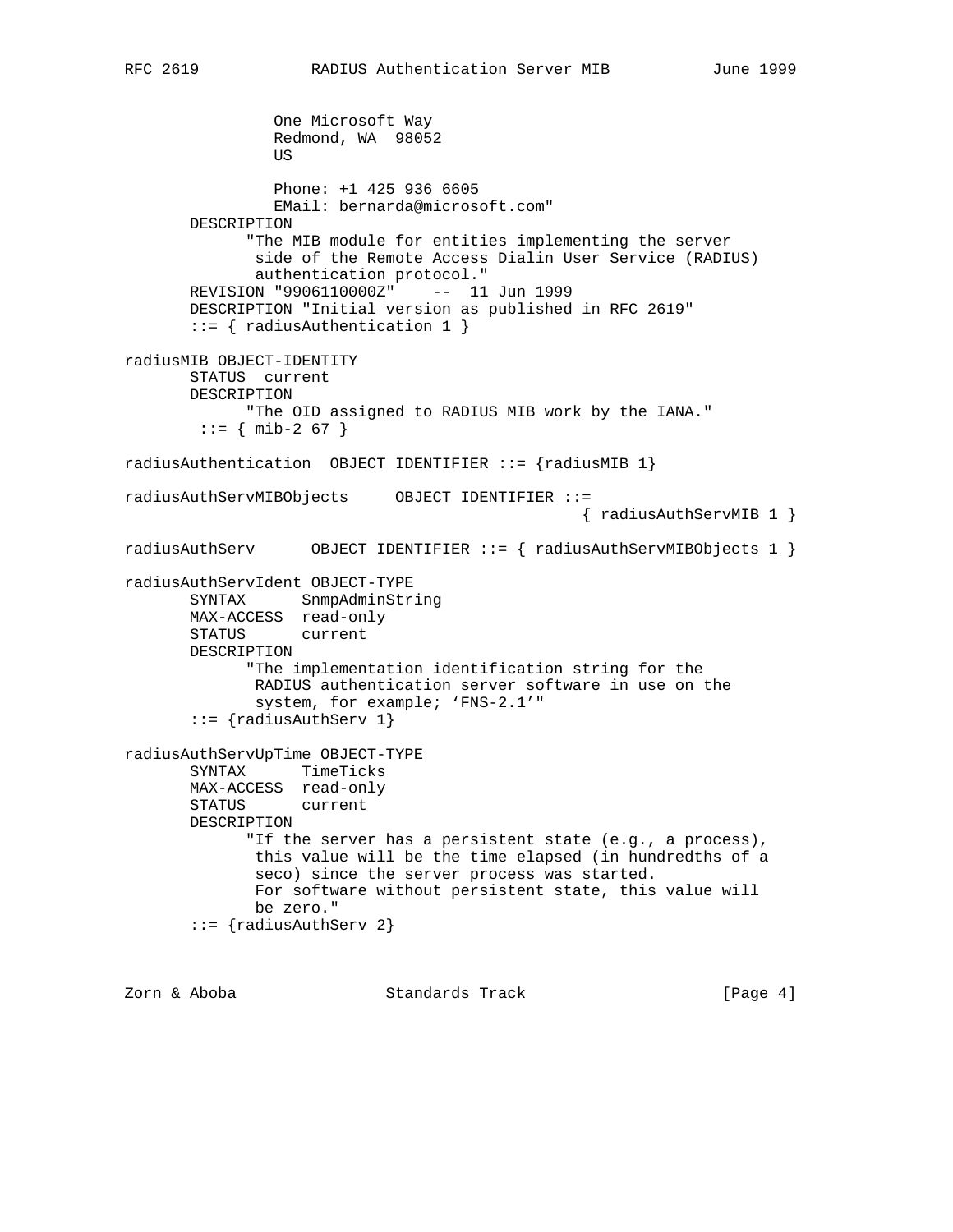```
radiusAuthServResetTime OBJECT-TYPE
 SYNTAX TimeTicks
 MAX-ACCESS read-only
        STATUS current
       DESCRIPTION
              "If the server has a persistent state (e.g., a process)
               and supports a 'reset' operation (e.g., can be told to
               re-read configuration files), this value will be the
               time elapsed (in hundredths of a second) since the
               server was 'reset.' For software that does not
               have persistence or does not support a 'reset' operation,
               this value will be zero."
        ::= {radiusAuthServ 3}
radiusAuthServConfigReset OBJECT-TYPE
       SYNTAX INTEGER { other(1),
                         reset(2),
                         initializing(3),
                        running(4)}
       MAX-ACCESS read-write
       STATUS current
       DESCRIPTION
               "Status/action object to reinitialize any persistent
               server state. When set to reset(2), any persistent
               server state (such as a process) is reinitialized as if
                the server had just been started. This value will
                never be returned by a read operation. When read, one of
                the following values will be returned:
                   other(1) - server in some unknown state;
                    initializing(3) - server (re)initializing;
                    running(4) - server currently running."
       ::= \{radiansAuthor 4\}-- New Stats proposed by Dale E. Reed Jr (daler@iea-software.com)
radiusAuthServTotalAccessRequests OBJECT-TYPE
         SYNTAX Counter32
        MAX-ACCESS read-only
         STATUS current
         DESCRIPTION
                "The number of packets received on the
                authentication port."
         ::= { radiusAuthServ 5}
radiusAuthServTotalInvalidRequests OBJECT-TYPE
         SYNTAX Counter32
        MAX-ACCESS read-only
        STATUS current
```
Zorn & Aboba Standards Track [Page 5]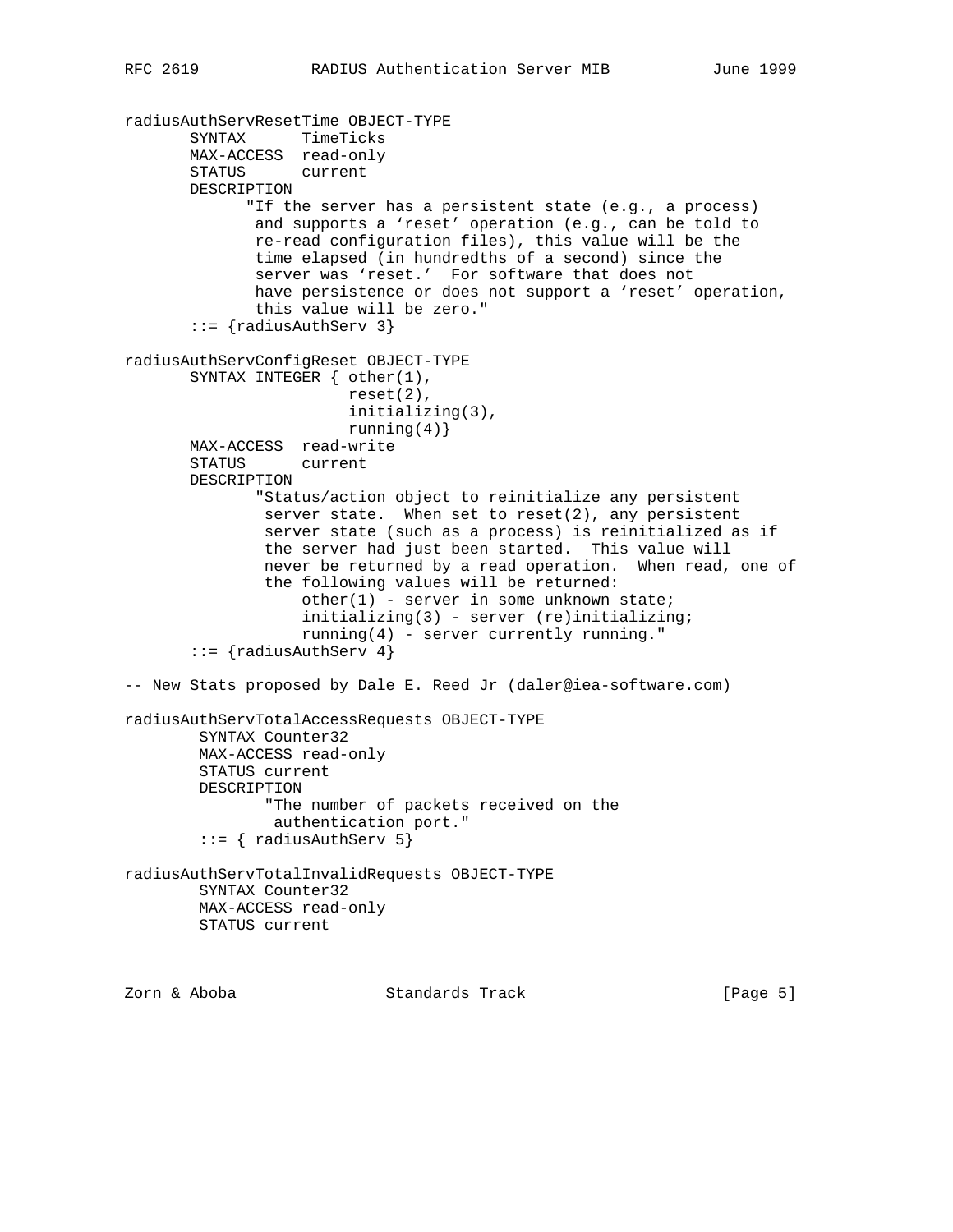```
 DESCRIPTION
               "The number of RADIUS Access-Request packets
                received from unknown addresses."
        ::= { radiusAuthServ 6 }
radiusAuthServTotalDupAccessRequests OBJECT-TYPE
        SYNTAX Counter32
        MAX-ACCESS read-only
        STATUS current
        DESCRIPTION
              "The number of duplicate RADIUS Access-Request
               packets received."
        ::= { radiusAuthServ 7 }
radiusAuthServTotalAccessAccepts OBJECT-TYPE
        SYNTAX Counter32
        MAX-ACCESS read-only
        STATUS current
        DESCRIPTION
              "The number of RADIUS Access-Accept packets sent."
       ::= { radiusAuthServ 8 }
radiusAuthServTotalAccessRejects OBJECT-TYPE
       SYNTAX Counter32
       MAX-ACCESS read-only
       STATUS current
       DESCRIPTION
             "The number of RADIUS Access-Reject packets sent."
      ::= { radiusAuthServ 9 }
radiusAuthServTotalAccessChallenges OBJECT-TYPE
       SYNTAX Counter32
       MAX-ACCESS read-only
       STATUS current
       DESCRIPTION
             "The number of RADIUS Access-Challenge packets sent."
       ::= { radiusAuthServ 10 }
radiusAuthServTotalMalformedAccessRequests OBJECT-TYPE
       SYNTAX Counter32
       MAX-ACCESS read-only
       STATUS current
       DESCRIPTION
             "The number of malformed RADIUS Access-Request
              packets received. Bad authenticators
              and unknown types are not included as
             malformed Access-Requests."
       ::= { radiusAuthServ 11 }
```
Zorn & Aboba Standards Track [Page 6]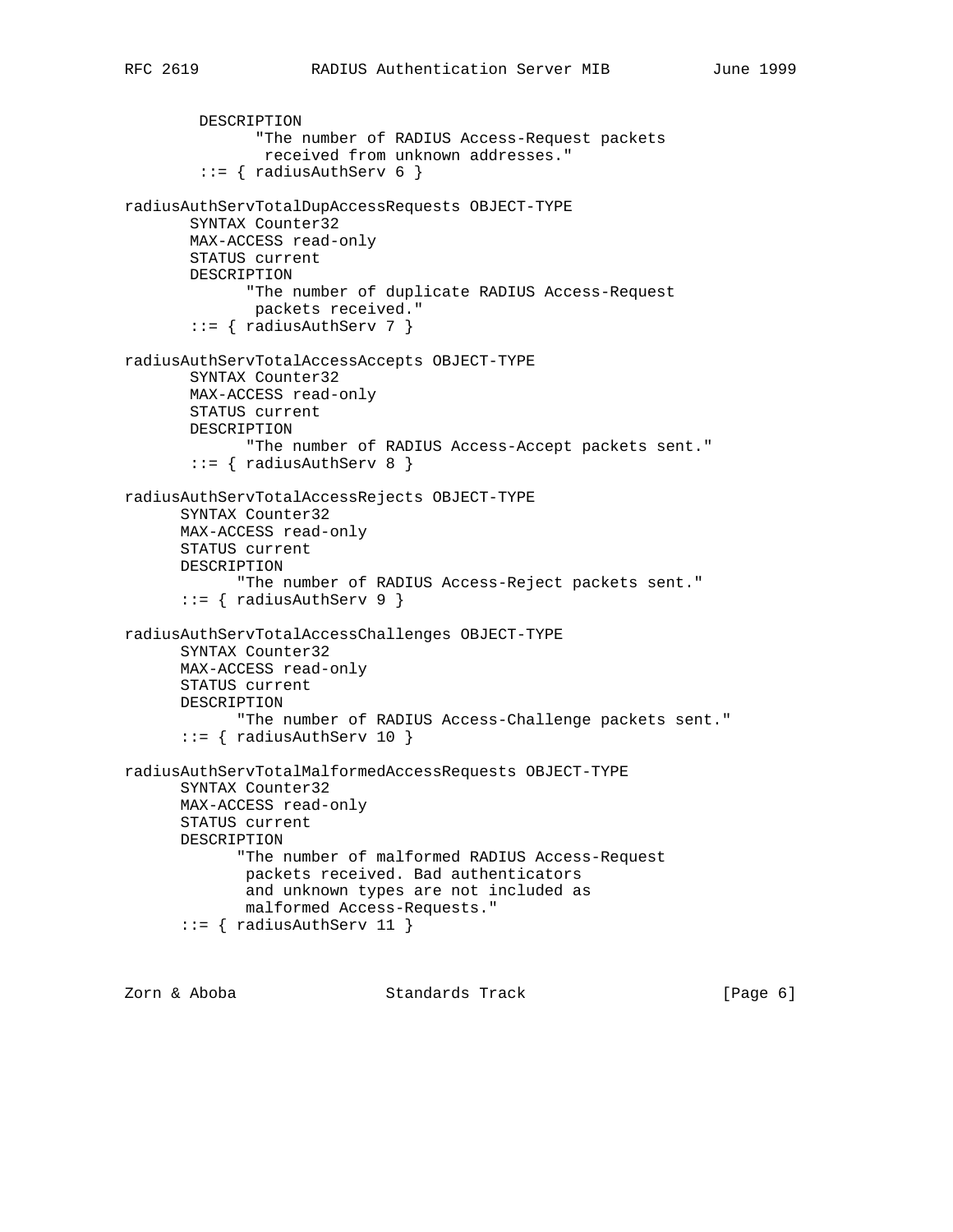```
radiusAuthServTotalBadAuthenticators OBJECT-TYPE
       SYNTAX Counter32
       MAX-ACCESS read-only
       STATUS current
       DESCRIPTION
             "The number of RADIUS Authentication-Request packets
              which contained invalid Signature attributes received."
      ::= { radiusAuthServ 12 }
radiusAuthServTotalPacketsDropped OBJECT-TYPE
       SYNTAX Counter32
       MAX-ACCESS read-only
       STATUS current
       DESCRIPTION
             "The number of incoming packets
              silently discarded for some reason other
              than malformed, bad authenticators or
              unknown types."
       ::= { radiusAuthServ 13 }
radiusAuthServTotalUnknownTypes OBJECT-TYPE
       SYNTAX Counter32
       MAX-ACCESS read-only
       STATUS current
       DESCRIPTION
             "The number of RADIUS packets of unknown type which
              were received."
       ::= { radiusAuthServ 14 }
-- End of new
radiusAuthClientTable OBJECT-TYPE
        SYNTAX SEQUENCE OF RadiusAuthClientEntry
        MAX-ACCESS not-accessible
        STATUS current
        DESCRIPTION
              "The (conceptual) table listing the RADIUS authentication
               clients with which the server shares a secret."
        ::= { radiusAuthServ 15 }
radiusAuthClientEntry OBJECT-TYPE
        SYNTAX RadiusAuthClientEntry
        MAX-ACCESS not-accessible
        STATUS current
        DESCRIPTION
              "An entry (conceptual row) representing a RADIUS
               authentication client with which the server shares a
               secret."
```
Zorn & Aboba Standards Track [Page 7]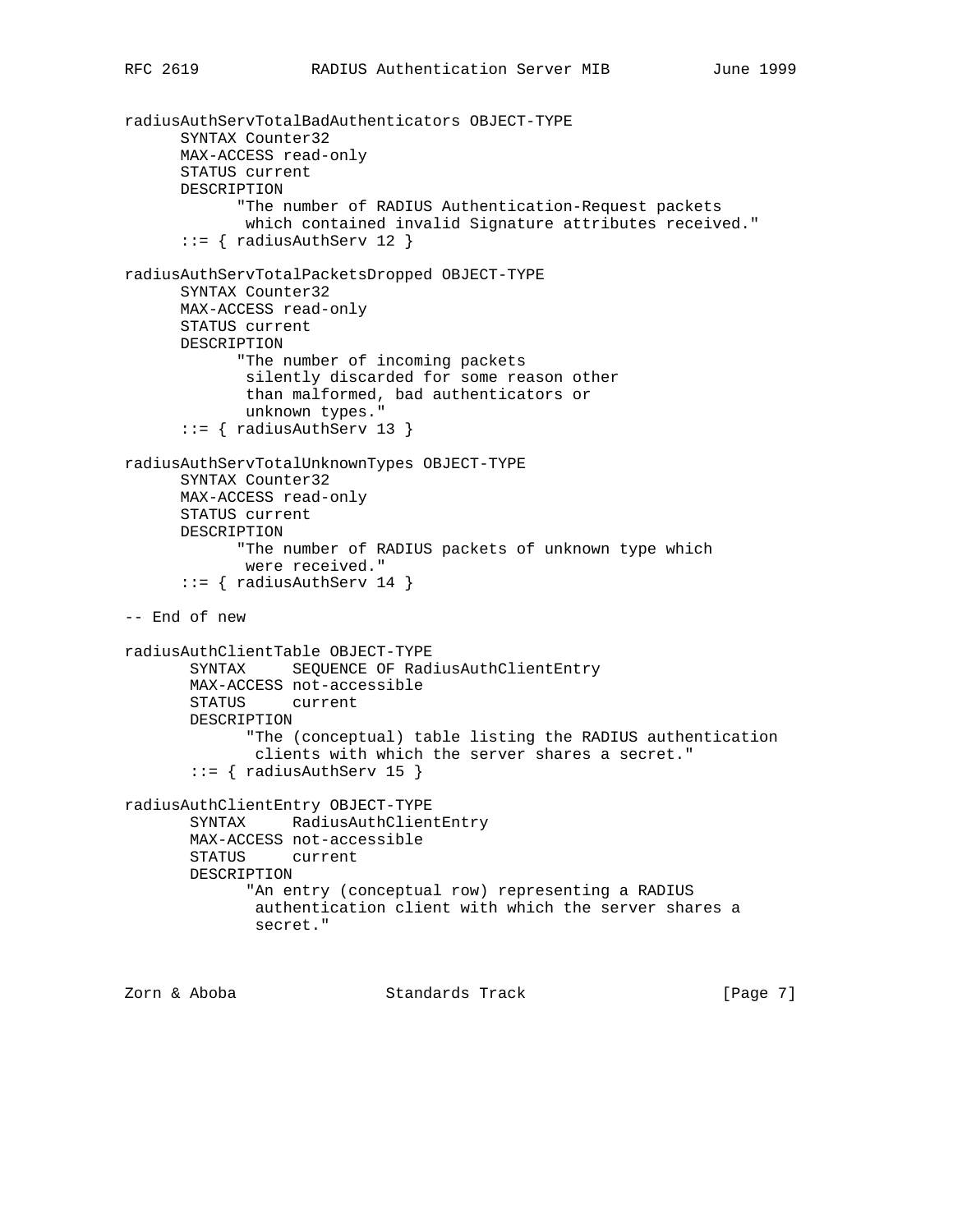```
 INDEX { radiusAuthClientIndex }
       ::= { radiusAuthClientTable 1 }
RadiusAuthClientEntry ::= SEQUENCE {
     radiusAuthClientIndex 1nteger32,
     radiusAuthClientAddress in the IpAddress,
     radiusAuthClientID SnmpAdminString,
      radiusAuthServAccessRequests Counter32,
     radiusAuthServDupAccessRequests Counter32,
      radiusAuthServAccessAccepts Counter32,
 radiusAuthServAccessRejects Counter32,
 radiusAuthServAccessChallenges Counter32,
 radiusAuthServMalformedAccessRequests Counter32,
radiusAuthServBadAuthenticators entitled counter32,
 radiusAuthServPacketsDropped Counter32,
radiusAuthServUnknownTypes counter32
}
radiusAuthClientIndex OBJECT-TYPE
      SYNTAX Integer32 (1..2147483647)
      MAX-ACCESS not-accessible
      STATUS current
      DESCRIPTION
            "A number uniquely identifying each RADIUS
            authentication client with which this server
            communicates."
       ::= { radiusAuthClientEntry 1 }
radiusAuthClientAddress OBJECT-TYPE
      SYNTAX IpAddress
      MAX-ACCESS read-only
      STATUS current
      DESCRIPTION
            "The NAS-IP-Address of the RADIUS authentication client
            referred to in this table entry."
       ::= { radiusAuthClientEntry 2 }
radiusAuthClientID OBJECT-TYPE
      SYNTAX SnmpAdminString
      MAX-ACCESS read-only
       STATUS current
      DESCRIPTION
            "The NAS-Identifier of the RADIUS authentication client
            referred to in this table entry. This is not necessarily
             the same as sysName in MIB II."
       ::= { radiusAuthClientEntry 3 }
-- Server Counters
```
Zorn & Aboba Standards Track [Page 8]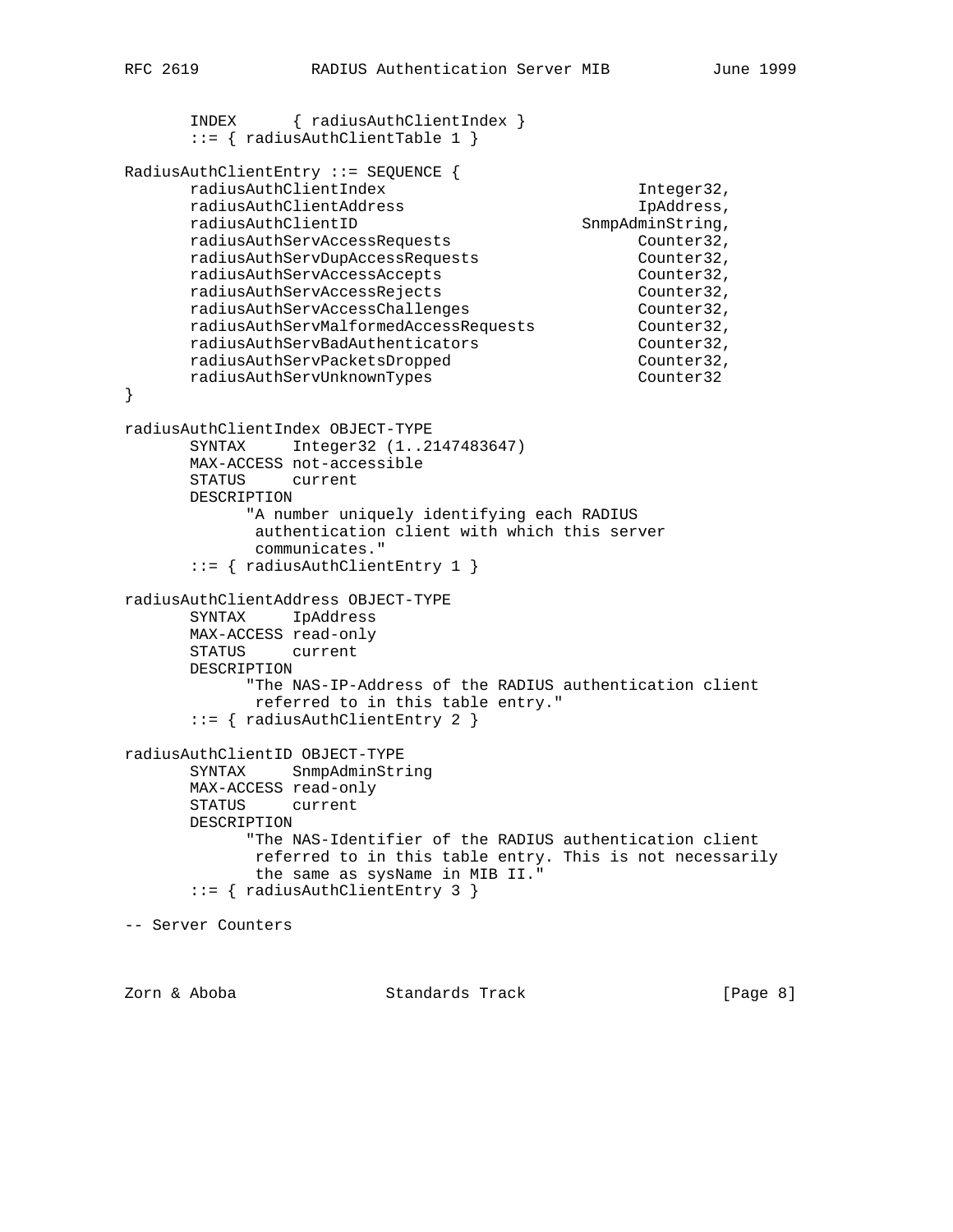```
--
-- Responses = AccessAccepts + AccessRejects + AccessChallenges
--
-- Requests - DupRequests - BadAuthenticators - MalformedRequests -
-- UnknownTypes - PacketsDropped - Responses = Pending
--- Requests - DupRequests - BadAuthenticators - MalformedRequests -
-- UnknownTypes - PacketsDropped = entries logged
radiusAuthServAccessRequests OBJECT-TYPE
        SYNTAX Counter32
        MAX-ACCESS read-only
        STATUS current
        DESCRIPTION
              "The number of packets received on the authentication
               port from this client."
        ::= { radiusAuthClientEntry 4 }
radiusAuthServDupAccessRequests OBJECT-TYPE
        SYNTAX Counter32
        MAX-ACCESS read-only
        STATUS current
        DESCRIPTION
              "The number of duplicate RADIUS Access-Request
               packets received from this client."
        ::= { radiusAuthClientEntry 5 }
radiusAuthServAccessAccepts OBJECT-TYPE
        SYNTAX Counter32
        MAX-ACCESS read-only
        STATUS current
        DESCRIPTION
              "The number of RADIUS Access-Accept packets
              sent to this client."
        ::= { radiusAuthClientEntry 6 }
radiusAuthServAccessRejects OBJECT-TYPE
       SYNTAX Counter32
       MAX-ACCESS read-only
       STATUS current
       DESCRIPTION
              "The number of RADIUS Access-Reject packets
               sent to this client."
        ::= { radiusAuthClientEntry 7 }
radiusAuthServAccessChallenges OBJECT-TYPE
        SYNTAX Counter32
        MAX-ACCESS read-only
```
Zorn & Aboba Standards Track [Page 9]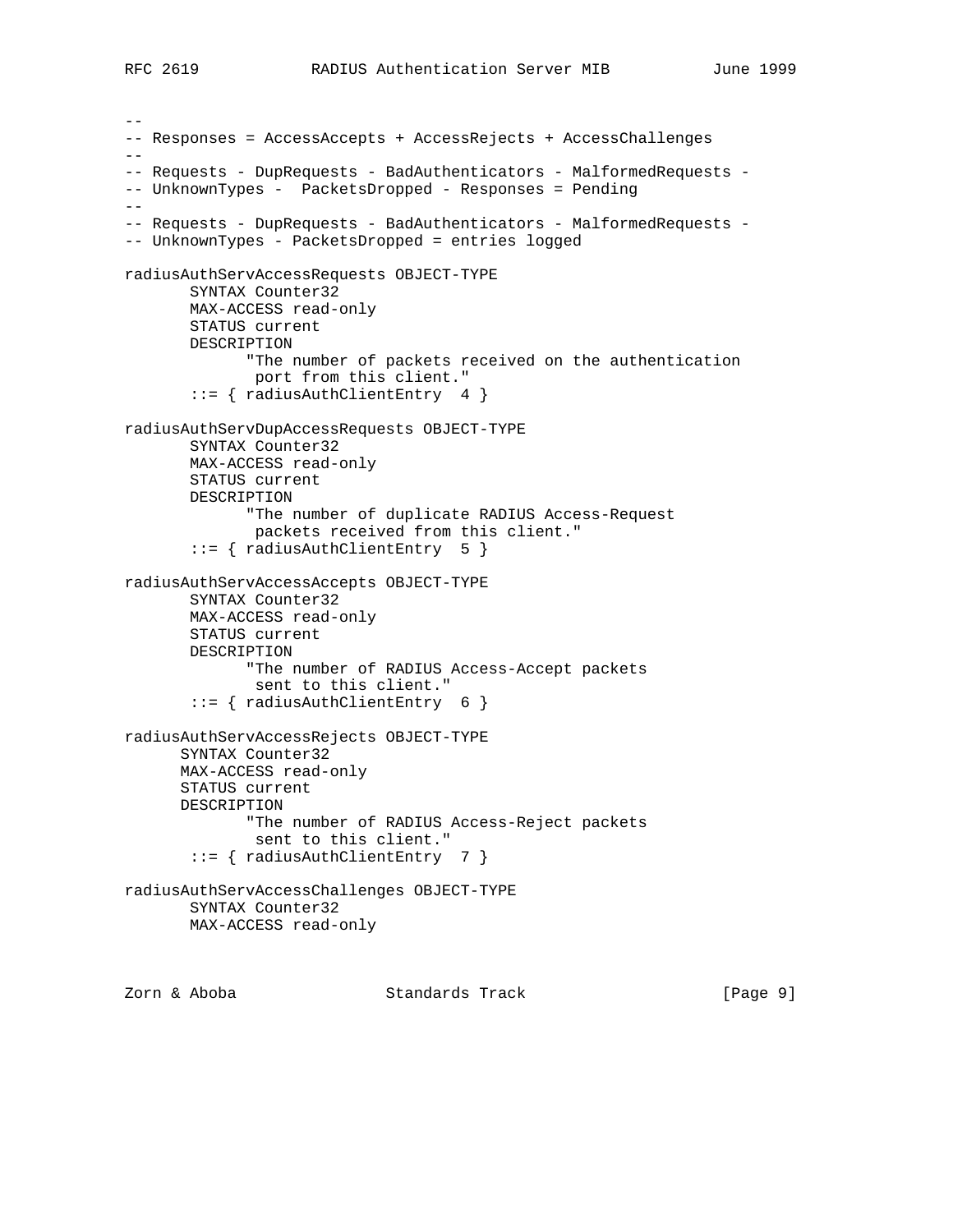```
 STATUS current
        DESCRIPTION
              "The number of RADIUS Access-Challenge packets
               sent to this client."
        ::= { radiusAuthClientEntry 8 }
radiusAuthServMalformedAccessRequests OBJECT-TYPE
        SYNTAX Counter32
        MAX-ACCESS read-only
        STATUS current
        DESCRIPTION
              "The number of malformed RADIUS Access-Request
               packets received from this client.
               Bad authenticators and unknown types are not included as
               malformed Access-Requests."
        ::= { radiusAuthClientEntry 9 }
radiusAuthServBadAuthenticators OBJECT-TYPE
        SYNTAX Counter32
        MAX-ACCESS read-only
        STATUS current
        DESCRIPTION
              "The number of RADIUS Authentication-Request packets
               which contained invalid Signature attributes received
               from this client."
        ::= { radiusAuthClientEntry 10 }
radiusAuthServPacketsDropped OBJECT-TYPE
       SYNTAX Counter32
       MAX-ACCESS read-only
       STATUS current
       DESCRIPTION
               "The number of incoming packets from this
                client silently discarded for some reason other
                than malformed, bad authenticators or
                unknown types."
        ::= { radiusAuthClientEntry 11 }
radiusAuthServUnknownTypes OBJECT-TYPE
        SYNTAX Counter32
        MAX-ACCESS read-only
```
 STATUS current DESCRIPTION "The number of RADIUS packets of unknown type which were received from this client." ::= { radiusAuthClientEntry 12 }

Zorn & Aboba Standards Track [Page 10]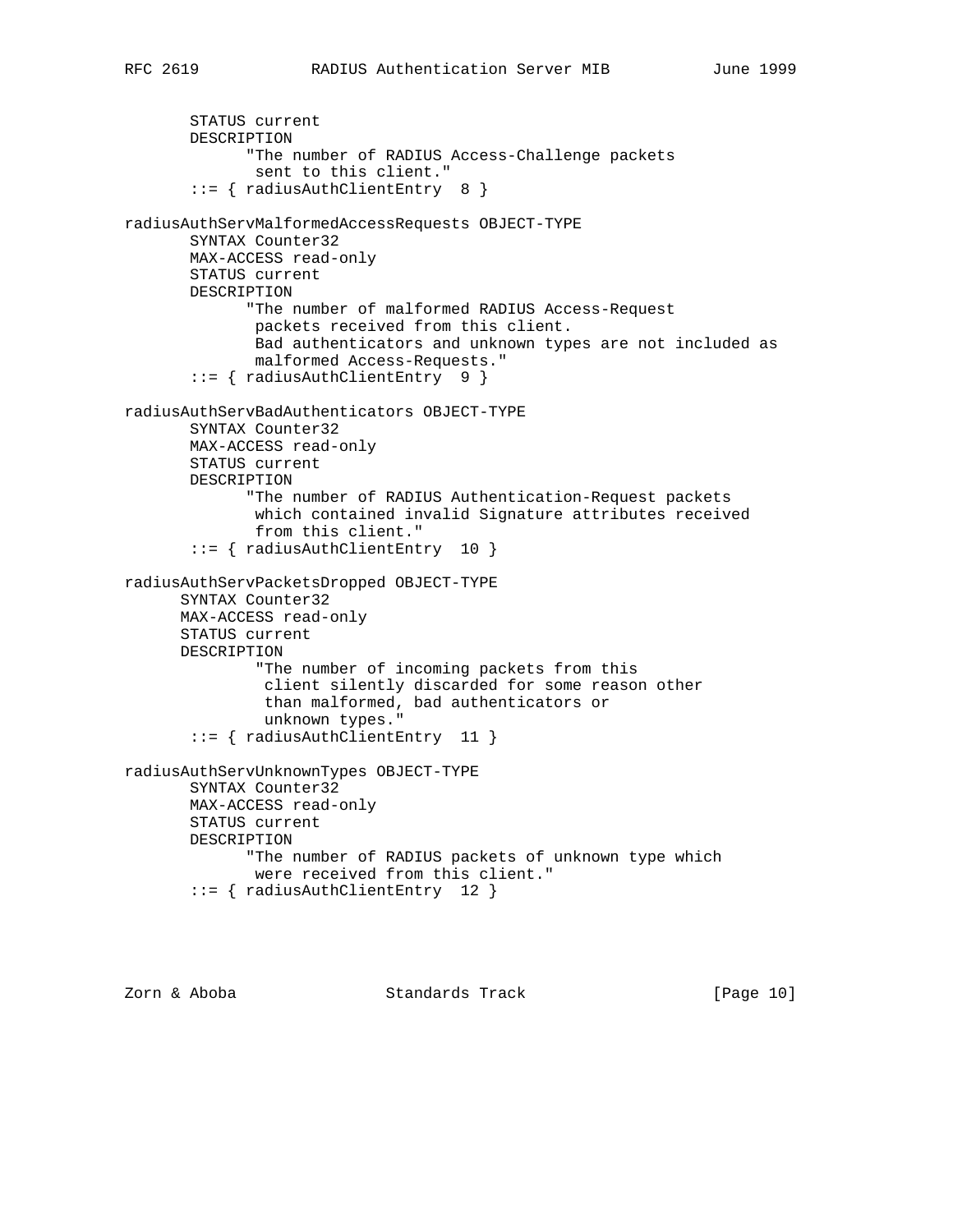-- conformance information radiusAuthServMIBConformance OBJECT IDENTIFIER ::= { radiusAuthServMIB 2 } radiusAuthServMIBCompliances OBJECT IDENTIFIER ::= { radiusAuthServMIBConformance 1 } radiusAuthServMIBGroups OBJECT IDENTIFIER ::= { radiusAuthServMIBConformance 2 } -- compliance statements radiusAuthServMIBCompliance MODULE-COMPLIANCE STATUS current DESCRIPTION "The compliance statement for authentication servers implementing the RADIUS Authentication Server MIB." MODULE -- this module MANDATORY-GROUPS { radiusAuthServMIBGroup } OBJECT radiusAuthServConfigReset WRITE-SYNTAX INTEGER { reset(2) } DESCRIPTION "The only SETable value is 'reset' (2)." ::= { radiusAuthServMIBCompliances 1 } -- units of conformance radiusAuthServMIBGroup OBJECT-GROUP OBJECTS {radiusAuthServIdent, radiusAuthServUpTime, radiusAuthServResetTime, radiusAuthServConfigReset, radiusAuthServTotalAccessRequests, radiusAuthServTotalInvalidRequests, radiusAuthServTotalDupAccessRequests, radiusAuthServTotalAccessAccepts, radiusAuthServTotalAccessRejects, radiusAuthServTotalAccessChallenges, radiusAuthServTotalMalformedAccessRequests, radiusAuthServTotalBadAuthenticators, radiusAuthServTotalPacketsDropped, radiusAuthServTotalUnknownTypes, radiusAuthClientAddress, radiusAuthClientID, radiusAuthServAccessRequests, radiusAuthServDupAccessRequests, radiusAuthServAccessAccepts,

Zorn & Aboba Standards Track [Page 11]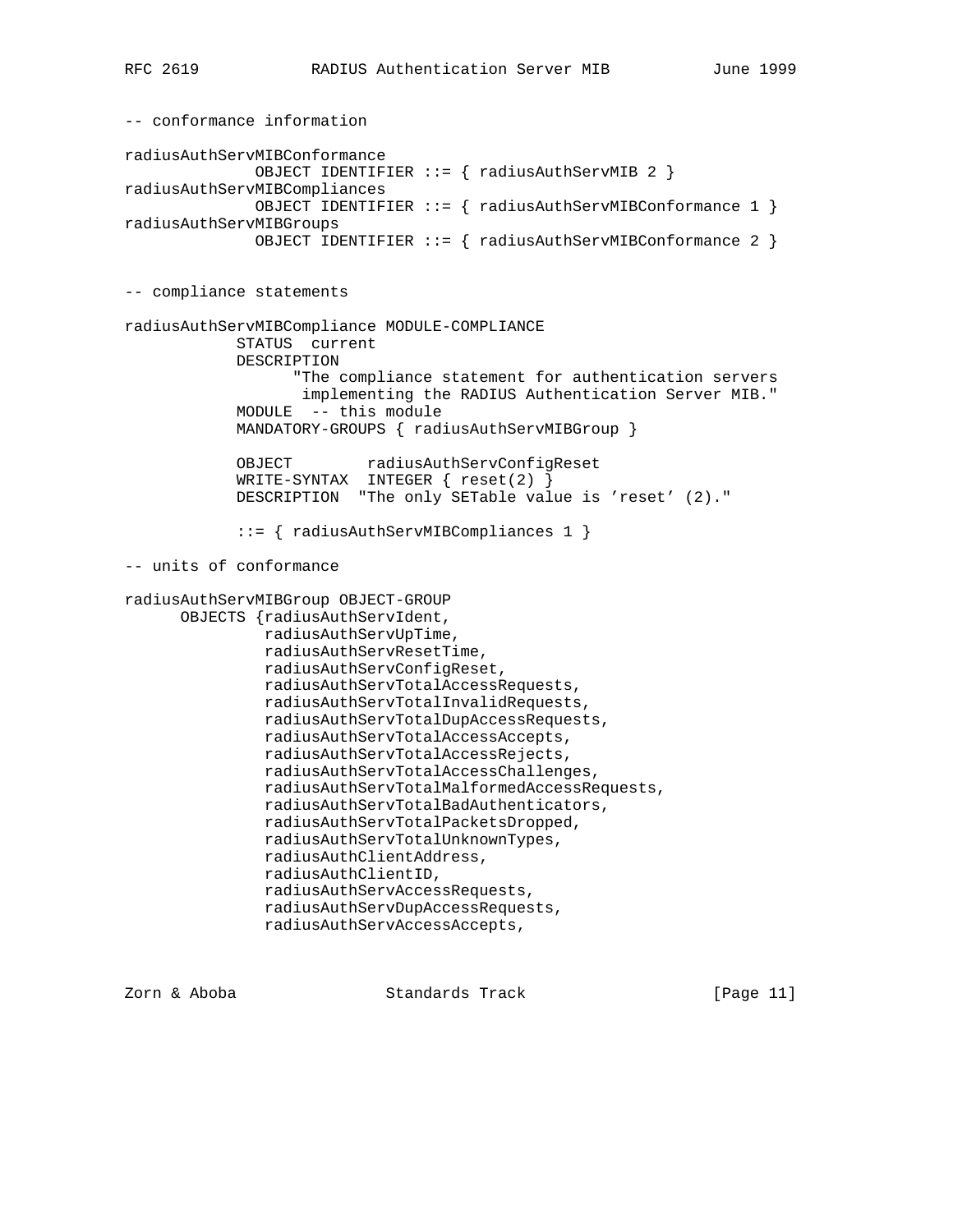```
 radiusAuthServAccessRejects,
                radiusAuthServAccessChallenges,
               radiusAuthServMalformedAccessRequests,
               radiusAuthServBadAuthenticators,
               radiusAuthServPacketsDropped,
               radiusAuthServUnknownTypes
 }
      STATUS current
      DESCRIPTION
             "The collection of objects providing management of
             a RADIUS Authentication Server."
       ::= { radiusAuthServMIBGroups 1 }
```
### END

- 5. References
	- [1] Harrington, D., Presuhn, R., and B. Wijnen, "An Architecture for Describing SNMP Management Frameworks", RFC 2571, April 1999.
	- [2] Rose, M., and K. McCloghrie, "Structure and Identification of Management Information for TCP/IP-based Internets", STD 16, RFC 1155, May 1990.
	- [3] Rose, M., and K. McCloghrie, "Concise MIB Definitions", STD 16, RFC 1212, March 1991.
	- [4] Rose, M., "A Convention for Defining Traps for use with the SNMP", RFC 1215, March 1991.
	- [5] McCloghrie, K., Perkins, D., Schoenwaelder, J., Case, J., Rose, M. and S. Waldbusser, "Structure of Management Information Version 2 (SMIv2)", STD 58, RFC 2578, April 1999.
	- [6] McCloghrie, K., Perkins, D., Schoenwaelder, J., Case, J., Rose, M. and S. Waldbusser, "Textual Conventions for SMIv2", STD 58, RFC 2579, April 1999.
	- [7] McCloghrie, K., Perkins, D., Schoenwaelder, J., Case, J., Rose, M. and S. Waldbusser, "Conformance Statements for SMIv2", STD 58, RFC 2580, April 1999.
	- [8] Case, J., Fedor, M., Schoffstall, M., and J. Davin, "Simple Network Management Protocol", STD 15, RFC 1157, May 1990.
	- [9] Case, J., McCloghrie, K., Rose, M., and S. Waldbusser, "Introduction to Community-based SNMPv2", RFC 1901, January 1996.

| [Page 12]<br>Standards Track<br>Zorn & Aboba |  |  |  |
|----------------------------------------------|--|--|--|
|----------------------------------------------|--|--|--|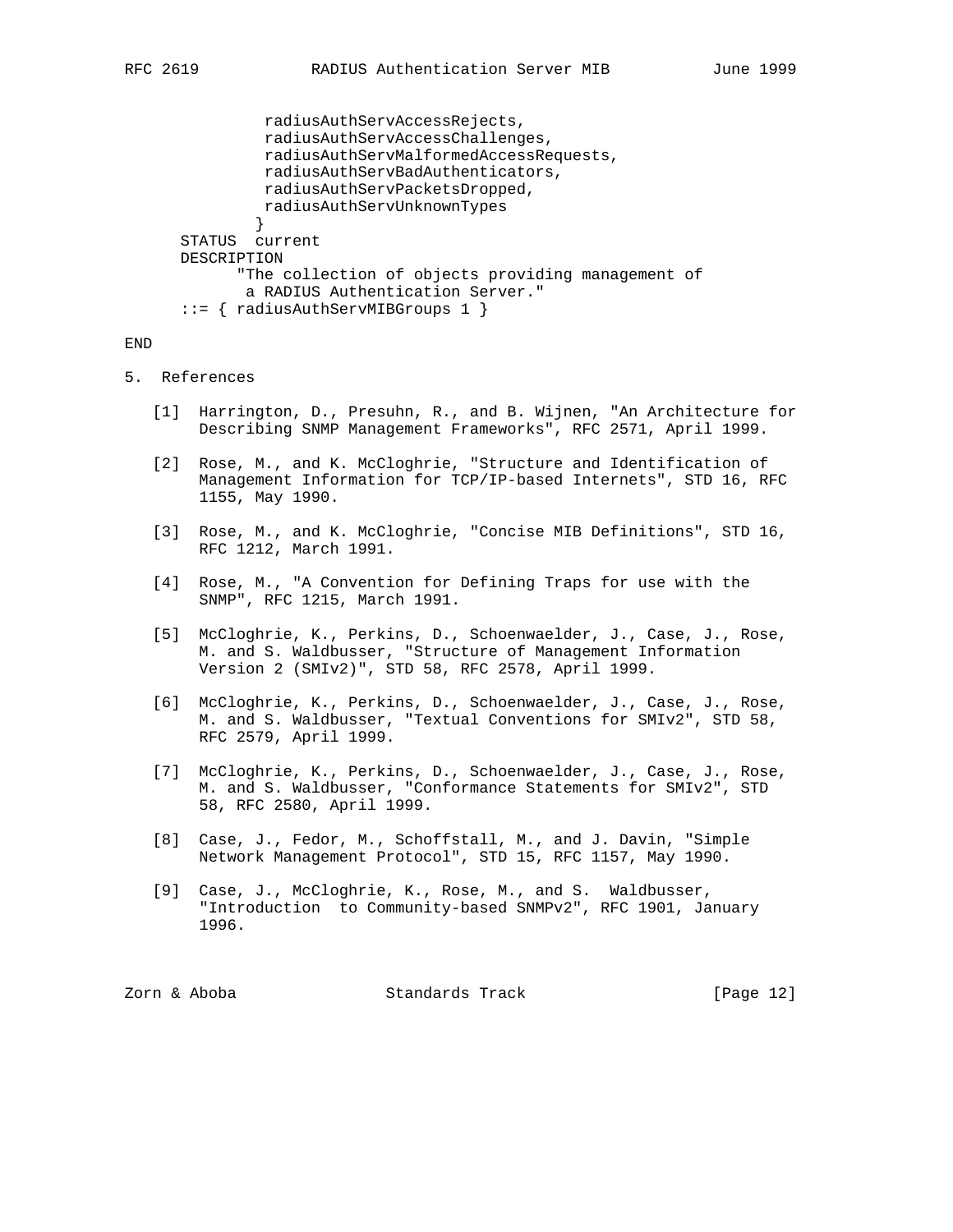- [10] Case, J., McCloghrie, K., Rose, M., and S. Waldbusser, "Transport Mappings for Version 2 of the Simple Network Management Protocol (SNMPv2)", RFC 1906, January 1996.
- [11] Case, J., Harrington D., Presuhn R., and B. Wijnen, "Message Processing and Dispatching for the Simple Network Management Protocol (SNMP)", RFC 2572, April 1999.
- [12] Blumenthal, U., and B. Wijnen, "User-based Security Model for Version 3 of the Simple Network Management Protocol (SNMPv3)", RFC 2574, April 1999.
- [13] Case, J., McCloghrie, K., Rose, M., and S. Waldbusser, "Protocol Operations for Version 2 of the Simple Network Management Protocol (SNMPv2)", RFC 1905, January 1996.
- [14] Levi, D., Meyer, P., and B. Stewart, "SNMP Applications", RFC 2573, April 1999.
- [15] Wijnen, B., Presuhn, R., and K. McCloghrie, "View-based Access Control Model for the Simple Network Management Protocol (SNMP)", RFC 2575, April 1999.
- [16] Rigney, C., Rubens, A., Simpson W. and S. Willens, "Remote Authentication Dial In User Service (RADIUS)", RFC 2138, April 1997.
- 6. Security Considerations

 There are a number of management objects defined in this MIB that have a MAX-ACCESS clause of read-write and/or read-create. Such objects may be considered sensitive or vulnerable in some network environments. The support for SET operations in a non-secure environment without proper protection can have a negative effect on network operations.

 There are a number of managed objects in this MIB that may contain sensitive information. These are:

- radiusAuthClientAddress This can be used to determine the address of the RADIUS authentication client with which the server is communicating. This information could be useful in impersonating the client.
- radiusAuthClientID This can be used to determine the client ID of the authentication client with which the server is communicating. This information could be useful in

Zorn & Aboba Standards Track [Page 13]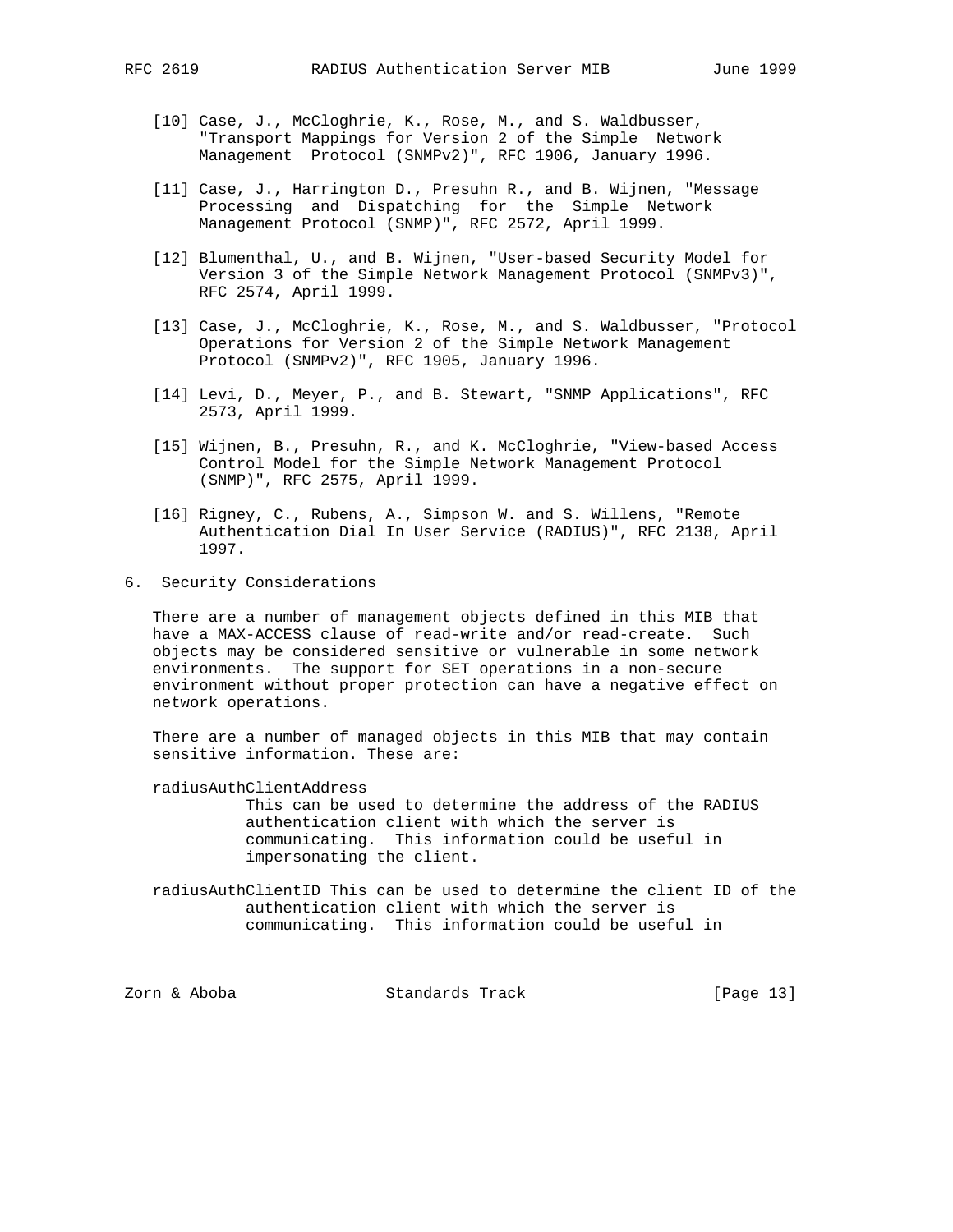# impersonating the client.

 It is thus important to control even GET access to these objects and possibly to even encrypt the values of these object when sending them over the network via SNMP. Not all versions of SNMP provide features for such a secure environment.

 SNMPv1 by itself is not a secure environment. Even if the network itself is secure (for example by using IPSec), there is no control as to who on the secure network is allowed to access and GET/SET (read/change/create/delete) the objects in this MIB.

 It is recommended that the implementers consider the security features as provided by the SNMPv3 framework. Specifically, the use of the User-based Security Model RFC 2574 [12] and the View-based Access Control Model RFC 2575 [15] is recommended. Using these security features, customer/users can give access to the objects only to those principals (users) that have legitimate rights to GET or SET (change/create/delete) them.

### 7. Acknowledgments

 The authors acknowledge the contributions of the RADIUS Working Group in the development of this MIB. Thanks to Narendra Gidwani of Microsoft, Allan C. Rubens of MERIT, Carl Rigney of Livingston and Peter Heitman of American Internet Corporation for useful discussions of this problem space.

8. Authors' Addresses

 Bernard Aboba Microsoft Corporation One Microsoft Way Redmond, WA 98052

 Phone: 425-936-6605 EMail: bernarda@microsoft.com

 Glen Zorn Microsoft Corporation One Microsoft Way Redmond, WA 98052

 Phone: 425-703-1559 EMail: glennz@microsoft.com

9. Intellectural Property Statement

Zorn & Aboba Standards Track [Page 14]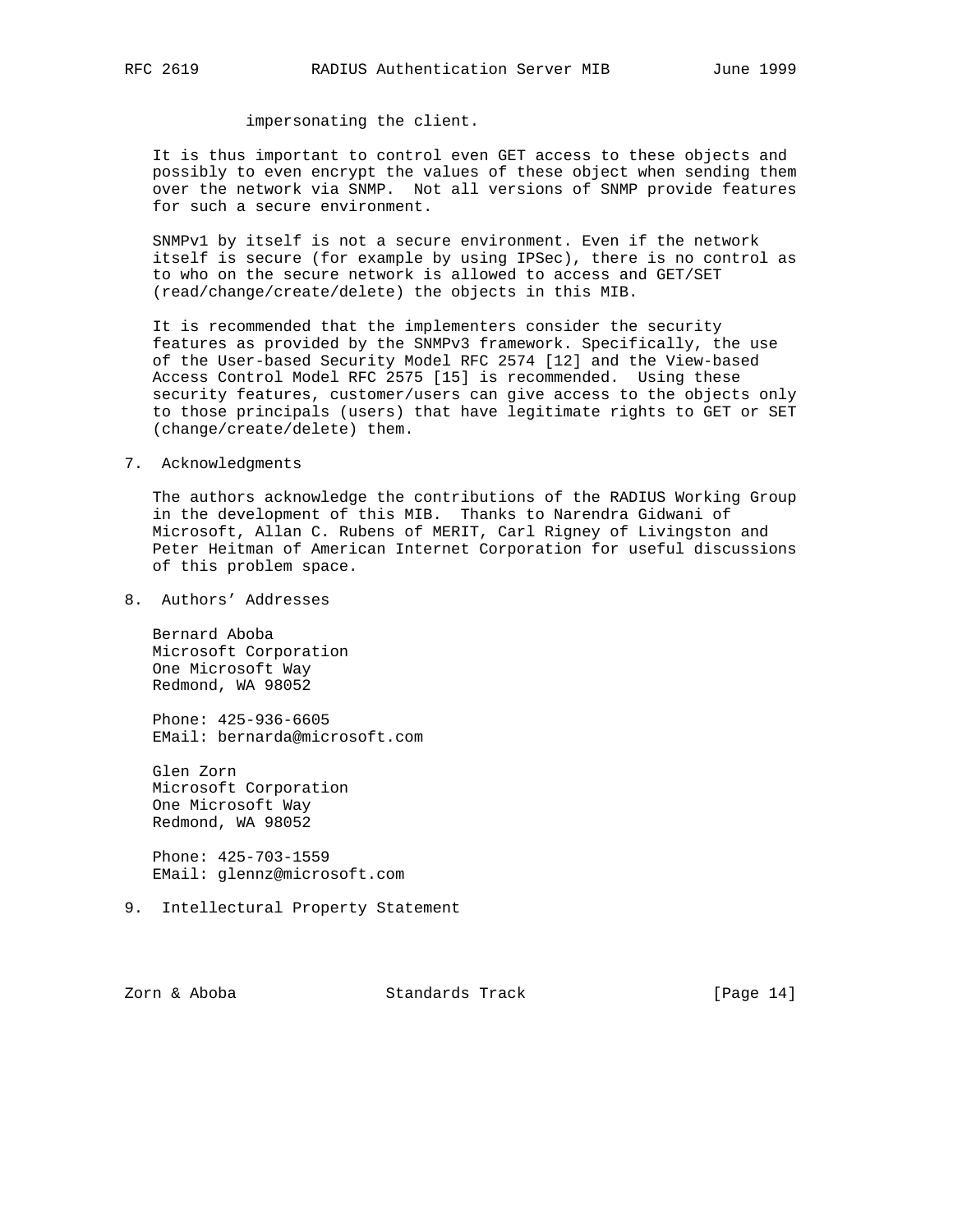The IETF takes no position regarding the validity or scope of any intellectual property or other rights that might be claimed to pertain to the implementation or use of the technology described in this document or the extent to which any license under such rights might or might not be available; neither does it represent that it has made any effort to identify any such rights. Information on the IETF's procedures with respect to rights in standards-track and standards- related documentation can be found in BCP-11. Copies of claims of rights made available for publication and any assurances of licenses to be made available, or the result of an attempt made to obtain a general license or permission for the use of such proprietary rights by implementors or users of this specification can be obtained from the IETF Secretariat.

 The IETF invites any interested party to bring to its attention any copyrights, patents or patent applications, or other proprietary rights which may cover technology that may be required to practice this standard. Please address the information to the IETF Executive Director.

Zorn & Aboba Standards Track [Page 15]